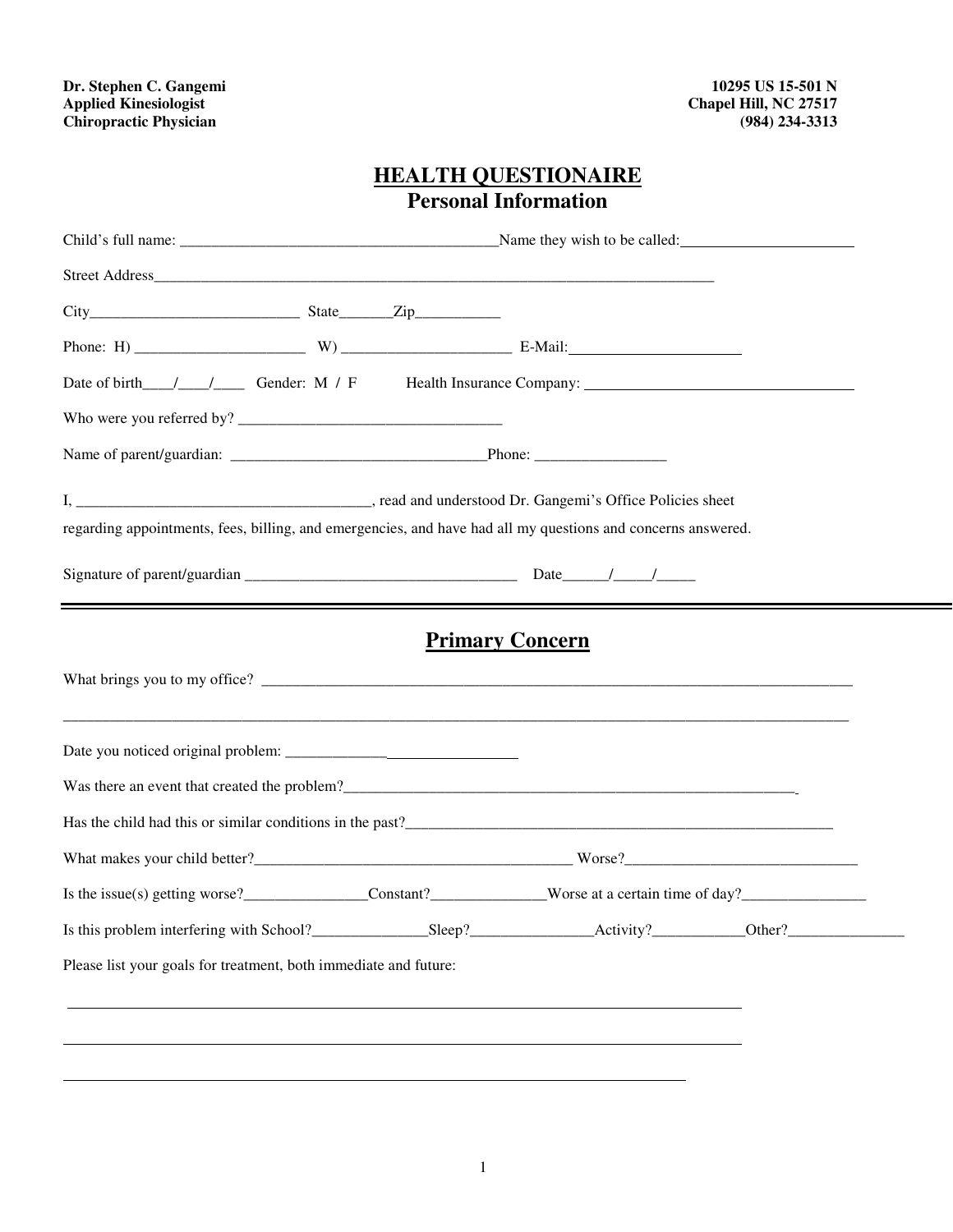## **Health History**

|                                                                                                          |                                    | List other practitioners seen, treatments, self-care activities, and results:<br><u>expressions</u> and results:<br><u>expressions</u> in the practitioners seen, treatments, self-care activities, and results:<br><br><br><br><br><br><br><br>                                        |  |
|----------------------------------------------------------------------------------------------------------|------------------------------------|-----------------------------------------------------------------------------------------------------------------------------------------------------------------------------------------------------------------------------------------------------------------------------------------|--|
|                                                                                                          |                                    |                                                                                                                                                                                                                                                                                         |  |
|                                                                                                          |                                    |                                                                                                                                                                                                                                                                                         |  |
|                                                                                                          |                                    |                                                                                                                                                                                                                                                                                         |  |
|                                                                                                          |                                    |                                                                                                                                                                                                                                                                                         |  |
|                                                                                                          |                                    | List all medications, vitamins, herbs and other supplements they are now taking:<br><u>experience</u> and the supplements they are now taking:                                                                                                                                          |  |
|                                                                                                          |                                    | ,我们也不会有什么。""我们的人,我们也不会有什么?""我们的人,我们也不会有什么?""我们的人,我们也不会有什么?""我们的人,我们也不会有什么?""我们的人                                                                                                                                                                                                        |  |
|                                                                                                          |                                    | <b>Family History</b>                                                                                                                                                                                                                                                                   |  |
|                                                                                                          |                                    | Please list age(s) and health problems (if any); if deceased, please list age at death and cause of death:                                                                                                                                                                              |  |
| $Father \_$                                                                                              |                                    |                                                                                                                                                                                                                                                                                         |  |
|                                                                                                          |                                    | <b>General</b>                                                                                                                                                                                                                                                                          |  |
| * Do they have night sweats? $Y \ N$<br>Please mark the vaccines, if any, your child has had with dates: | $*$ Nightmares? <b>Y</b> N         | *How many hours per night does he/she sleep? ____ * Do they fall right asleep? $Y \times N$ * Do they wake up feeling refreshed? $Y \times N$<br>*Do they sleep through the night without awaking? $Y \times N$ * Do they remember their dreams? $Y \times N$ Unsure<br><b>Vaccines</b> |  |
| Hib                                                                                                      | $MMR \xrightarrow{\qquad \qquad }$ |                                                                                                                                                                                                                                                                                         |  |